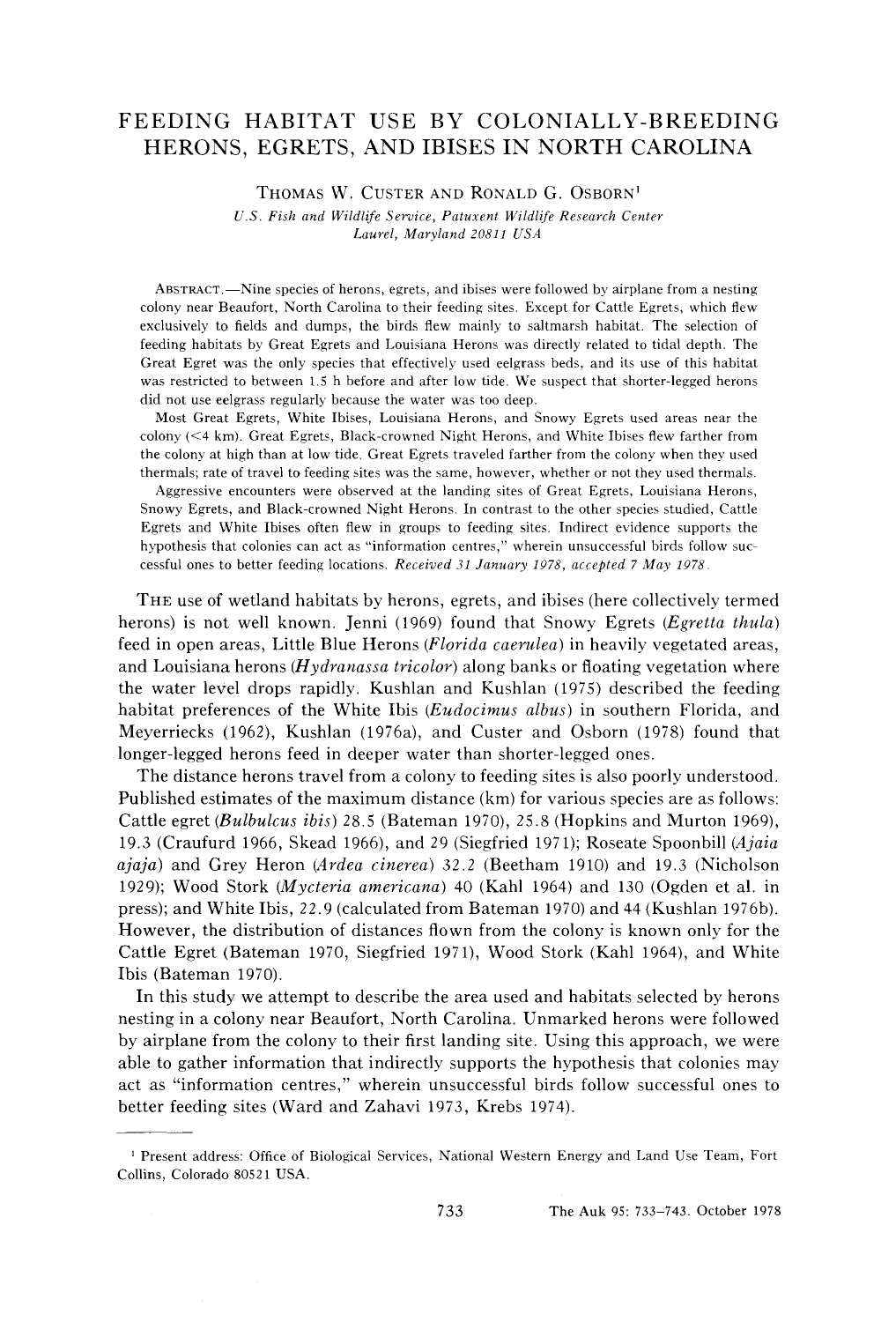

**Fig. 1. Newport River Estuary showing Phillips and Annex islands and major areas of Spartina**  *alternifiora* marsh.  $P =$  Pivers Island,  $E =$  eelgrass bed southeast of Phillips Island.

## **STUDY AREA**

**Our study area was a heronry complex on Phillips and Annex islands near Beaufort, North Carolina (Fig. 1). These two islands are located in the Newport River estuarine system; McCrimmon (1978) gives a detailed description of both sites. Briefly, both islands were formed primarily by dredging--Phillips Island in the early 1900's and Annex Island in the 1950's. The herons nest in maritime shrub thicket encompassing about 1.5 ha on Phillips Island and in a crescent-shaped area of about 4 ha on Annex Island. The colonies are located within the Newport and Causeway marshes, which together make up**  about 3 km<sup>2</sup> of *Spartina alterniflora* marsh. The *Spartina* marshes of this area were described by Williams **and Murdoch (1969).** 

**Colony population estimates were obtained by doubling a complete count of active nests made in May 1976 (Table 1). The Phillips colony (6 species, 194 adults) had fewer heron species and individuals than the Annex colony (9 species, 2,498 adults); however, there were more Great Egrets (Casmerodius albus) in the Phillips colony. Nest initiation was asynchronous among all species within or between colonies (Table 1).** 

#### **METHODS**

**During daylight hours (0630-1930) from 7 May to 15 July 1976 we spent 100 h following by airplane (Cessna 172) nine species of unmarked herons, egrets, and ibises from the Phillips and Annex colonies to their first landing site. One or 2 observers in the airplane circled above the colonies at 250-350 m and maintained frequent radio contact with 1 or 2 observers stationed on land or in a boat near the colony.**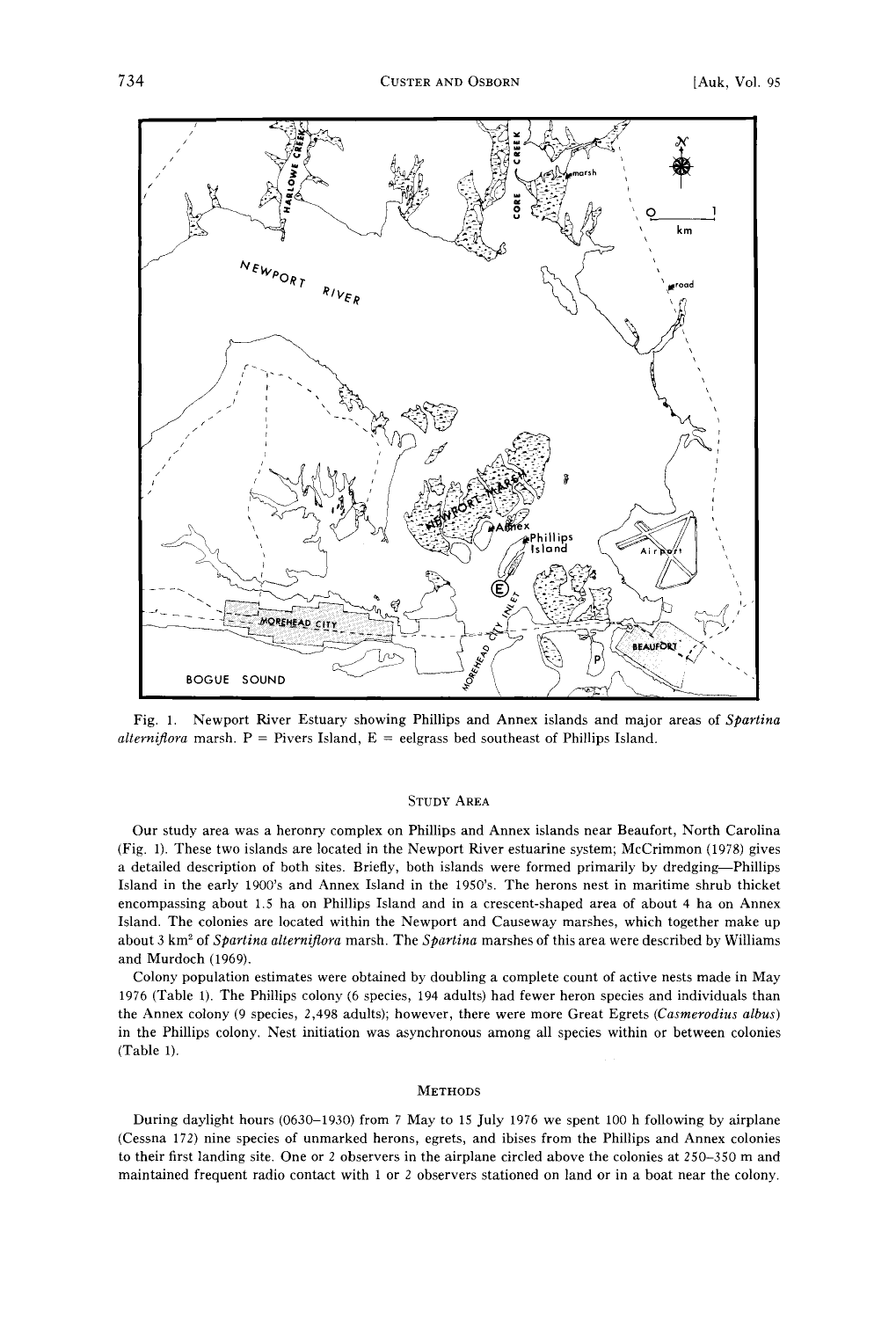|                            | Phillips Colony          |                       | Annex Colony             |                       |  |
|----------------------------|--------------------------|-----------------------|--------------------------|-----------------------|--|
| <b>Species</b>             | No. of nesting<br>adults | Date of egg<br>laving | No. of nesting<br>adults | Date of egg<br>laying |  |
| Green Heron                |                          |                       | $\overline{2}$           | unknown               |  |
| Little Blue Heron          |                          |                       | 636                      | late April            |  |
| Cattle Egret               |                          |                       | 742                      | early May             |  |
| Great Egret                | 126                      | early April           | 82                       | late April            |  |
| Snowy Egret                | 16                       | early April           | 310                      | early May             |  |
| Louisiana Heron            | 42                       | early April           | 420                      | late April            |  |
| Black-crowned Night Heron  | 6                        | early May             | 160                      | early April           |  |
| Yellow-crowned Night Heron | $\overline{a}$           | early May             |                          |                       |  |
| Glossy Ibis                |                          |                       | 44                       | late April            |  |
| White Ibis                 |                          |                       | 102                      | late April            |  |
| Total                      | 192                      |                       | 2,498                    |                       |  |

**TABLE 1.** Number of adult herons nesting (nest count  $\times$  2) in Phillips and Annex colonies in May **1976 and approximate egg-laying date for the majority of individuals of each species in each colony.** 

**The ground observers were helpful in spotting dark colored birds such as Little Blue Herons, Louisiana Herons, Black-crowned Night Herons (Nycticorax nycticorax), and Glossy Ibises (Plegadisfalcinellus) as they left the colony, and also in distinguishing Cattle Egrets from Snowy Egrets.** 

**We circled the colonies and followed the first individual of a preselected species so that the species samples were stratified over tidal stages, time of day, and season. However, we were unable to sample all species equally because of low numbers for some species and difficulty in following others.** 

**TABLE 2. Description of the first landing site of nine heron species. Species abbreviations are as follows: GREG = Great Egret, WHIB = White Ibis, LOHE = Louisiana Heron, SNEG = Snowy Egret, CAEG = Cattle Egret, LBHE = Little Blue Heron, BCNH = Black-crowned Night Heron, GLIB = Glossy Ibis, YCNH = Yellow-crowned Night Heron.** 

|                                  |             |             |                         |                  | Species     |              |                  |                |             |
|----------------------------------|-------------|-------------|-------------------------|------------------|-------------|--------------|------------------|----------------|-------------|
| Habitat <sup>a</sup>             | <b>GREG</b> | <b>WHIB</b> | LOHE                    | <b>SNEG</b>      | <b>CAEG</b> | LBHE         | BCNH             | GLIB           | <b>YCNH</b> |
| Bank Spartina                    | 11          |             | 3                       |                  |             |              |                  |                |             |
| Levee Spartina                   | 9           | 2           |                         |                  |             | 1            | 1                |                |             |
| Low elevation Spartina           | 16          | 14          | 8                       |                  |             |              |                  |                |             |
| High elevation Spartina          | 9           | 58          | 7                       |                  |             |              |                  |                |             |
| Mud flat within Spartina         | 8           | 13          | 14                      | 5                |             | 6            |                  |                |             |
| Tidal pond                       | 2           |             | 2                       |                  |             | 1            |                  |                |             |
| Mud flat exterior to<br>Spartina | 18          | 5           | 12                      | 9                |             |              | 1                |                |             |
| Oyster bar                       | 2           |             | 1                       | 2                |             |              |                  |                |             |
| Tidal creek                      | 19          | 11          | 14                      | 3                |             | 1            | 1                |                |             |
| High water debris                | 12          | 6           | 7                       |                  |             | $\mathbf{1}$ |                  |                |             |
| Spartina cynosuroides            |             |             |                         | 1                |             |              |                  |                |             |
| Eelgrass (Zostera marina)        | 13          |             |                         |                  |             |              |                  |                |             |
| Tidal ditch                      | 2           | 1           | 2                       | 4                |             | 1            | 1                |                |             |
| Pond hole                        | 1           | 1           | 5                       | $\boldsymbol{2}$ |             | 2            |                  | 2              |             |
| Sand flat                        | 5           | 6           | $\overline{\mathbf{4}}$ | $\overline{c}$   |             | 1            |                  |                |             |
| Ocean front                      |             |             |                         | $\mathbf{1}$     |             |              |                  |                |             |
| Impoundment                      |             |             | 1                       |                  |             |              |                  | 1              |             |
| Pilings and boat riggings        | 1           |             | $\overline{c}$          |                  |             |              | 4                |                |             |
| Nontidal ditch                   | 3           |             |                         |                  |             |              |                  |                |             |
| Fresh water mud pool             |             | 6           |                         |                  |             | 1            |                  |                |             |
| Fresh water pond                 | 10          | 6           |                         | 6                |             |              | $\boldsymbol{2}$ | 2              |             |
| Tree                             | 4           | 10          |                         |                  |             |              | $\mathbf{1}$     |                |             |
| Field with cattle                |             |             |                         |                  | 12          |              |                  |                |             |
| Field with tractor               |             |             |                         |                  | 7           |              |                  |                |             |
| Field                            |             |             |                         |                  | 4           |              |                  |                |             |
| Plowed field                     |             |             |                         |                  | 6           |              |                  |                |             |
| Dump                             |             |             |                         |                  | 4           |              |                  |                |             |
| Habitat not recorded             |             |             |                         |                  |             |              |                  |                |             |
| Total<br>(472)                   | 145         | 139         | 83                      | 38               | 33          | 16           | 11               | 5              | 2           |
| Lost in air<br>(27)              | 1           | 2           | 6                       | $\overline{0}$   | 2           | 13           | 1                | $\overline{c}$ | $\Omega$    |

**a Habitat classification modified from Teal 1958, Odum 1961, and Blus et al. 1977**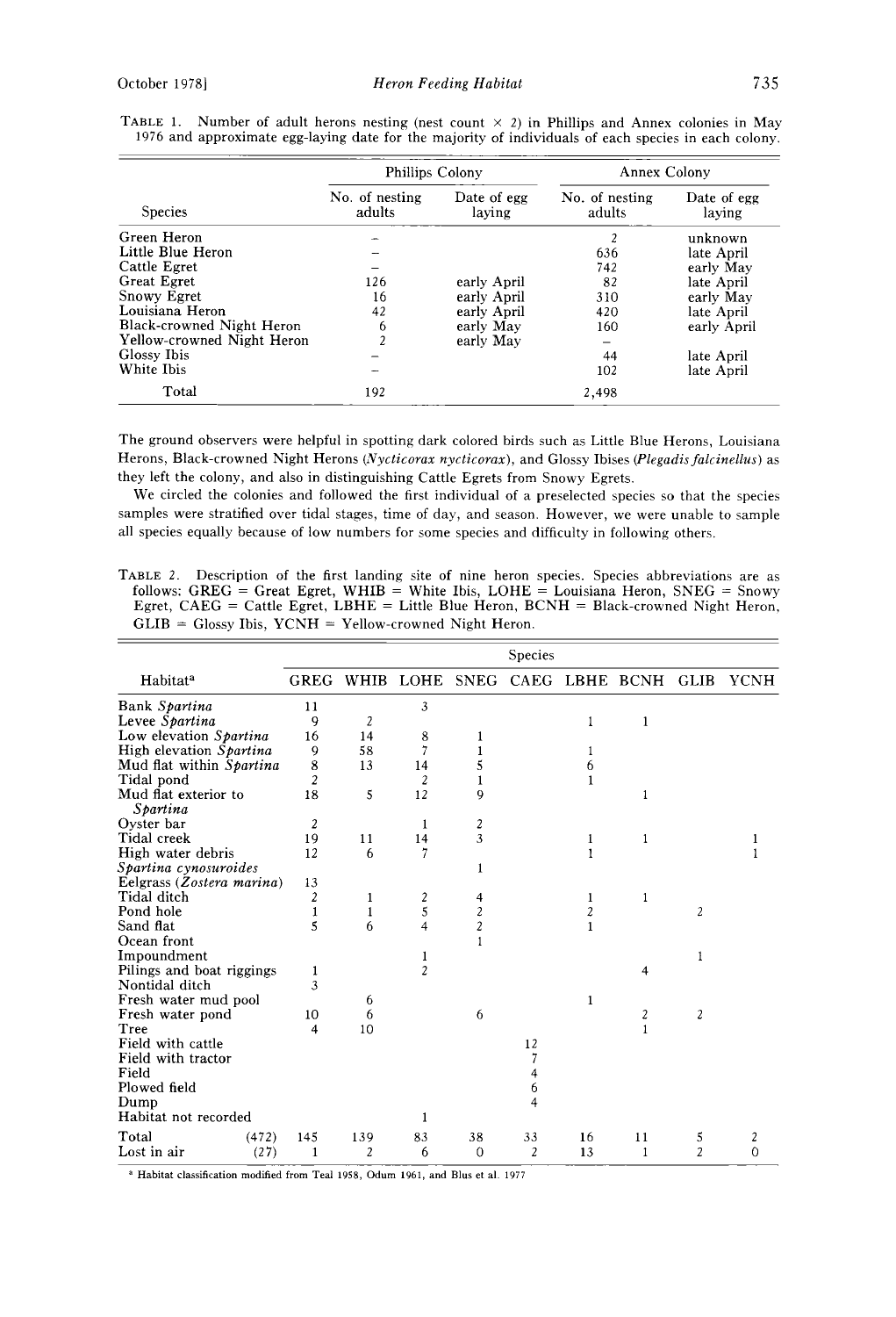|                       | <b>Species</b>                                                                                                      |                         |  |  |  |
|-----------------------|---------------------------------------------------------------------------------------------------------------------|-------------------------|--|--|--|
| Great Egret           | Louisiana Heron                                                                                                     | White Ibis <sup>a</sup> |  |  |  |
| $0.31 \pm .05(13)$ A  |                                                                                                                     |                         |  |  |  |
| $0.44 \pm .05(19)$ AB | $0.36 \pm .06(14)$ A                                                                                                | $0.33 \pm .05(11)$      |  |  |  |
| $0.49 \pm .06(18)$ AB | $0.34 \pm .05(12)$ A                                                                                                | $0.36 \pm .15(5)$       |  |  |  |
|                       | $0.45 \pm .05(14)$ A                                                                                                | $0.30 \pm .05(13)$      |  |  |  |
|                       |                                                                                                                     | $0.68 \pm .16(6)$       |  |  |  |
|                       | $0.65 \pm .17(5)$ AB                                                                                                |                         |  |  |  |
| $0.83 \pm .08(16)$ BC | $0.82 \pm .08(8)$ B                                                                                                 | $0.55 \pm .09(14)$      |  |  |  |
|                       |                                                                                                                     | $0.65 \pm .10(10)$      |  |  |  |
|                       |                                                                                                                     | $0.61 \pm .11(6)$       |  |  |  |
| $0.78 \pm .09(11)$ BC |                                                                                                                     |                         |  |  |  |
|                       |                                                                                                                     | $0.77 \pm .22(6)$       |  |  |  |
|                       | $0.98 \pm .06(7)$ B                                                                                                 | $0.72 \pm .05(58)$      |  |  |  |
|                       |                                                                                                                     |                         |  |  |  |
| $0.93 \pm .10(12)$ C  | $0.88 \pm .11(7)$ B                                                                                                 | $0.68 \pm .10(6)$       |  |  |  |
|                       | $0.40 \pm .06(8)$ AB<br>$0.43 \pm .10(5)$ AB<br>$0.83 \pm .08(10)$ BC<br>$1.10 \pm .03(9)$ C<br>$0.99 \pm .11(9)$ C | $0.65 \pm .20(4)$ AB    |  |  |  |

**TABLE 3. Tidal level (m) at time of departure from colony for flights by three heron species landing**  in certain habitats. Listed are  $\bar{x} \pm \overline{\text{SE}}$  (n) and results of Student-Neuman Keuls multiple range test. A significant difference ( $\alpha = 0.05$ ) is indicated by means that share no common letters.

<sup>a</sup> No significant difference detected by 1-way ANOVA ( $\alpha$  = 0.05)

**Data on each followed heron included: colony departure time, duration of flight (measured with a stopwatch), description of landing site (see Table 2), association with other birds in flight and at landing site, intra- and inter-specific agonistic behavior at landing site, and use of thermals. If a bird flew off within a few seconds after landing, we followed it to its second landing site while recording full data. Occasionally more than one individual could be followed from the colony simultaneously and the landing sites of all were recorded.** 

Some of the categories of landing sites (Table 2) require further explanation: (1) *nontidal ditch*-a freshwater runoff ditch near a road or agricultural field; (2) pond hole—a depression filled with salt water only at extreme high tides; (3) freshwater mud pool—a pool found in fields after recent rains; (4) impoundment—a diked brackish basin; (5) mud flat interior—mud flat within an area of Spartina alter**nifiora; (6) mud fiat exterior--mud flat not within Spartina alternifiora.** 

**Tidal depth was estimated to ! cm above or below local mean low tide level at Pivers Island at time of departure. This value was determined by fitting a sine curve to time of day and water depth at high and low tides. These data were obtained from the National Oceanic and Atmospheric Administration laboratory on Pivers Island (Fig. 1), which is about 2.5 km from the two-island heronry. There is some inaccuracy in determining tidal depth of a landing site because herons often flew several minutes before landing and there was as much as 1 h difference in tide levels at different landing sites.** 

**In order to obtain homogeneous variance among means of flight distances, we transformed them to their square roots. In the text and tables, however, the means are squared to present them in their original units.** 

**The rate of travel to the feeding site (a minimum estimate of flight speed) was calculated as the distance between the colony and the landing site divided by flight duration. As herons generally flew directly to the landing site, these are probably accurate estimates of actual flight speed. Flights of less than 3 km were excluded from the flight speed analysis because small errors in the time of departure exaggerated the estimate at these short distances.** 

For some analyses, tide level was divided into high ( $\geq 0.48$  m) and low tides (<0.48 m). Preliminary **analysis indicated that the 0.48 m water level defined a natural separation of feeding habitats.** 

**Nesting season was divided into three periods, which roughly approximate heron growth data from McVaugh (1972). The early period (7 May-14 June) corresponds to the interval from hatching through the time when the young return to the nest for food; the middle period (15-30 June) begins when the young feed away from the nest but are still unable to fly; and the late period (1-15 July) begins when the young are capable of flight and continues through fledging.** 

**From 16 June to 27 July 1976 we observed herons foraging in a bed of eelgrass (Zostera marina) 100 m wide and 500 m long immediately east of Phillips Island (Fig. 1). We observed the number of herons present at 5 min intervals between 2.5 h before and after predicted low tide from a boat nearby or from a spoil area ! km to the south.**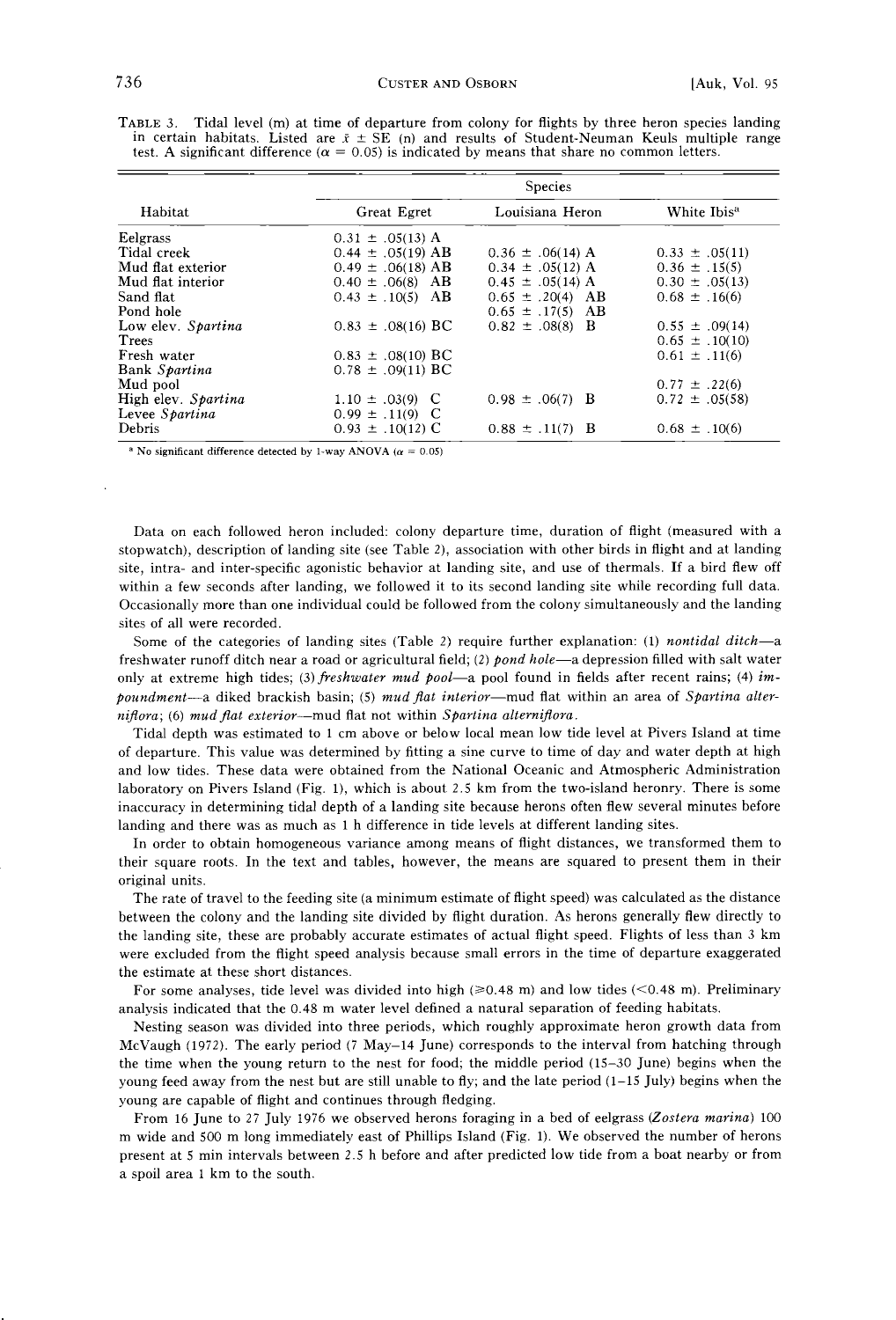

**Fig. 2. Percent of flights covering various distances from Phillips and Annex colonies for five heron species.** 

## **RESULTS**

**Habitat use.--We followed 472 individuals of nine species of herons from the Phillips and Annex colonies to their first landing site (Table 2). An additional 27 individuals, including 13 Little Blue Herons and 6 Louisiana Herons, were lost in the air. Feeding habitats differed widely: over 80% of all herons flew to saline habitats, most of which were in the saltmarsh, and only 7% flew to fresh water. Cattle Egrets flew exclusively to fields and dumps (habitats not used by any of the other species). Only Great Egrets flew to eelgrass. Louisiana Herons never flew to fresh water sites.** 

**Habitat use by Great Egrets was dependent on tide level (Table 3). They flew to eelgrass at significantly lower tide levels than to low elevation Spartina, bank Spartina, high elevation Spartina, levee Spartina, debris, and fresh water. High elevation Spartina, levee Spartina, and debris sites were used at significantly higher tides than eelgrass, tidal creeks, mud flats interior, mud flats exterior, and sand flats.** 

**Louisiana Herons selected tidal creeks, mud flats interior, and mud flats exterior at significantly lower tide levels than low elevation Spartina, high elevation Spartina, and debris sites (Table 3). Tide level had no significant affect on habitat choice for White Ibises.** 

Distances flown.—Great Egrets, White Ibises, Snowy Egrets, and Louisiana Her**ons flew most frequently to sites near the colony (0-2 km: Fig. 2). In contrast, Cattle Egrets usually flew 4-6 km. The longest recorded distances (km) by species were: Great Egret, 27.8; Cattle Egret, 20.1; Snowy Egret, 18.3; Louisiana Heron, 13.6; Glossy Ibis, 12.4; Little Blue Heron, 9.5; Black-crowned Night Heron, 7.2; White Ibis, 6.7; Yellow-crowned Night Heron, 1.4.**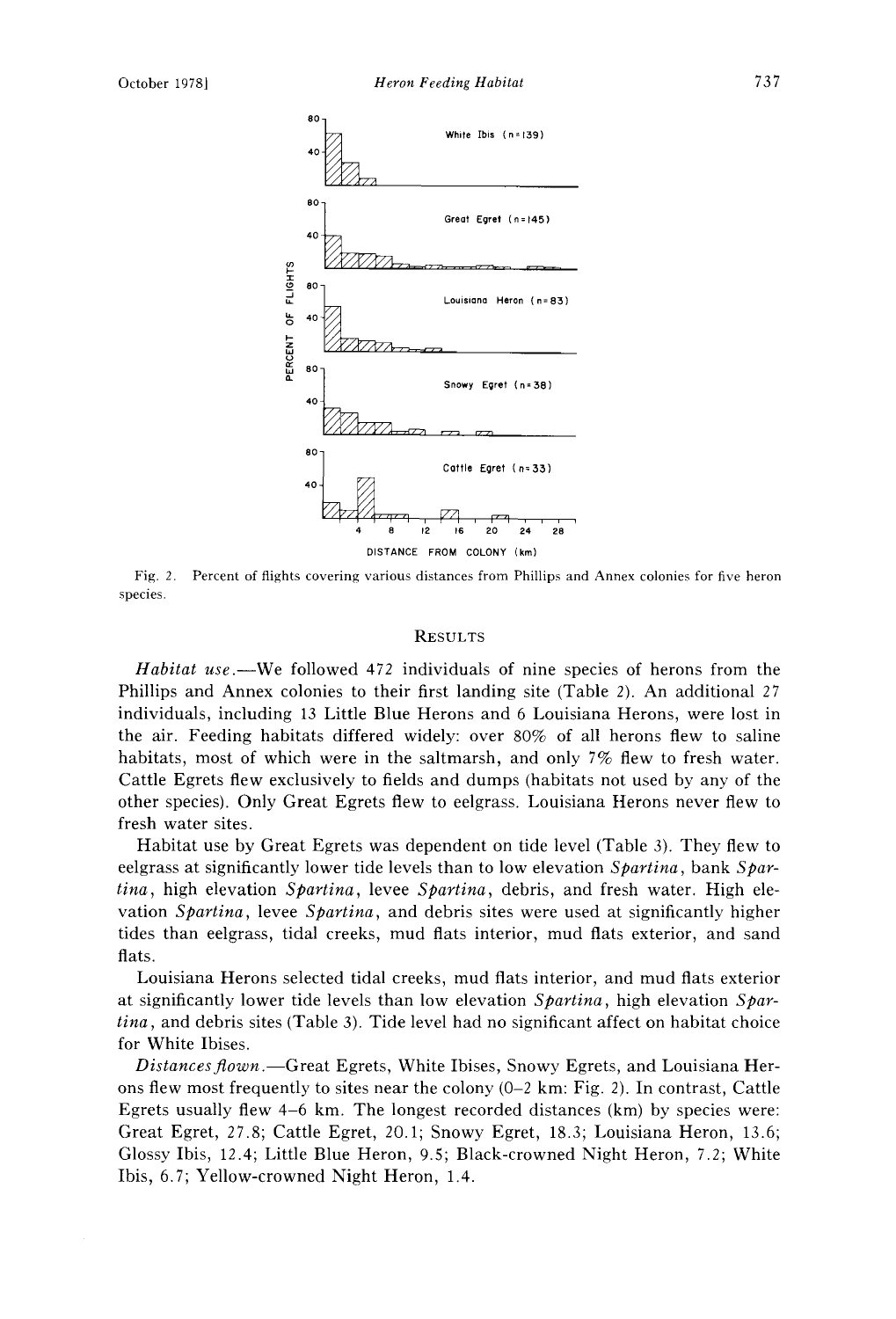| Source of variation                                                      | Sum of<br>squares     | Degrees<br>of freedom                 | Mean<br>square        | F                             | P                |
|--------------------------------------------------------------------------|-----------------------|---------------------------------------|-----------------------|-------------------------------|------------------|
|                                                                          |                       | <b>Great Egret</b>                    |                       |                               |                  |
| Main effects                                                             |                       |                                       |                       |                               |                  |
| Daytime<br>Season<br>Tide                                                | .506<br>.211<br>4.997 | 1<br>$\boldsymbol{2}$<br>$\mathbf{1}$ | .506<br>.105<br>4.997 | $\leq$ 1<br>$\leq$ 1<br>4.076 | ns<br>ns<br>.043 |
| Interaction                                                              |                       |                                       |                       |                               |                  |
| Daytime $\times$ season<br>Daytime $\times$ tide<br>Season $\times$ tide | .358<br>.349<br>3.281 | 2<br>$\mathbf{1}$<br>$\overline{c}$   | .179<br>.349<br>1.640 | $\leq$ 1<br>$\leq$ 1<br>1.640 | ns<br>ns<br>.265 |
| Residual<br>Total                                                        | 164.264<br>174.681    | 134<br>143                            | 1.226<br>1.222        |                               |                  |
|                                                                          |                       | White Ibis                            |                       |                               |                  |
| Main effects                                                             |                       |                                       |                       |                               |                  |
| Tide<br>Season                                                           | .859<br>.705          | 1<br>$\overline{c}$                   | .859<br>.353          | 3.975<br>1.632                | .046<br>.197     |
| <b>Interaction</b>                                                       |                       |                                       |                       |                               |                  |
| Tide $\times$ season                                                     | .266                  | 2                                     | .133                  | $\leq$ 1                      | ns               |
| Residual<br>Total                                                        | 28.513<br>30.693      | 132<br>137                            | .216<br>.224          |                               |                  |
|                                                                          |                       | <b>Louisiana Heron</b>                |                       |                               |                  |
| Main effects<br>Tide<br>Season                                           | .184<br>3.154         | 1<br>2                                | .184<br>1.577         | $\leq$ 1<br>2.163             | ns<br>.120       |
| Interaction                                                              |                       |                                       |                       |                               |                  |
| Tide $\times$ season                                                     | .729                  | $\overline{c}$                        | .364                  | $\leq$ 1                      | ns               |
| Residual<br>Total                                                        | 54.688<br>58.993      | 75<br>80                              | .729<br>.737          |                               |                  |

**TABLE 4. species. Analysis of variance of distance traveled from the colony to the landing site for three heron** 

**Great Egrets, Black-crowned Night Herons, and White Ibises flew significantly**  farther at high than low tide—a shift not found in Louisiana Herons, Snowy Egrets, **Little Blue Herons, and Cattle Egrets. Great Egret distances, though dependent on tide level, were independent of time of season and time of day (Table 4). Great**  Egrets flew 2.8 km  $(n = 71)$  at low tide and 4.3 km  $(n = 72)$  at high tide. White **Ibis distances were dependent on tide level but independent of season (Table 4).**  White Ibises flew significantly farther at high tide  $(1.9 \text{ km}, \text{n} = 61)$  than at low tide  $(1.4 \text{ km}, \text{ n} = 77)$ . Black-crowned Night Herons also flew significantly farther at high than low tides (high tide  $= 4.5$  km, n  $= 6$ ; low tide  $= 1.9$  km, n  $= 5$ ; t-test,  $P = 0.022$ ). In contrast, distances for Louisiana Herons were independent of both **season and tide level (Table 4), and distances flown by Snowy Egrets, Little Blue**  Herons, and Cattle Egrets were independent of tide level (*t*-tests,  $\alpha > 0.05$ ).

**There were significant differences among species in mean distance flown from the**  colony (Table 5). Cattle Egrets traveled the farthest  $(\bar{x} = 5.68 \text{ km})$  and White Ibises (at low tide) the least  $(\bar{x} = 1.42 \text{ km})$ . Mean distance by species for which we had **only small samples were: Little Blue Heron, 2.9 km (n = 16); Black-crowned Night Heron (low tide) 1.9 km (n = 5), (high tide) 4.5 km (n = 6); Yellow-crowned Night Heron, 1.3 km (n = 2); Glossy Ibis, 7.3 km (n = 5).** 

**Flight speed.—No significant differences were detected among species in rate of**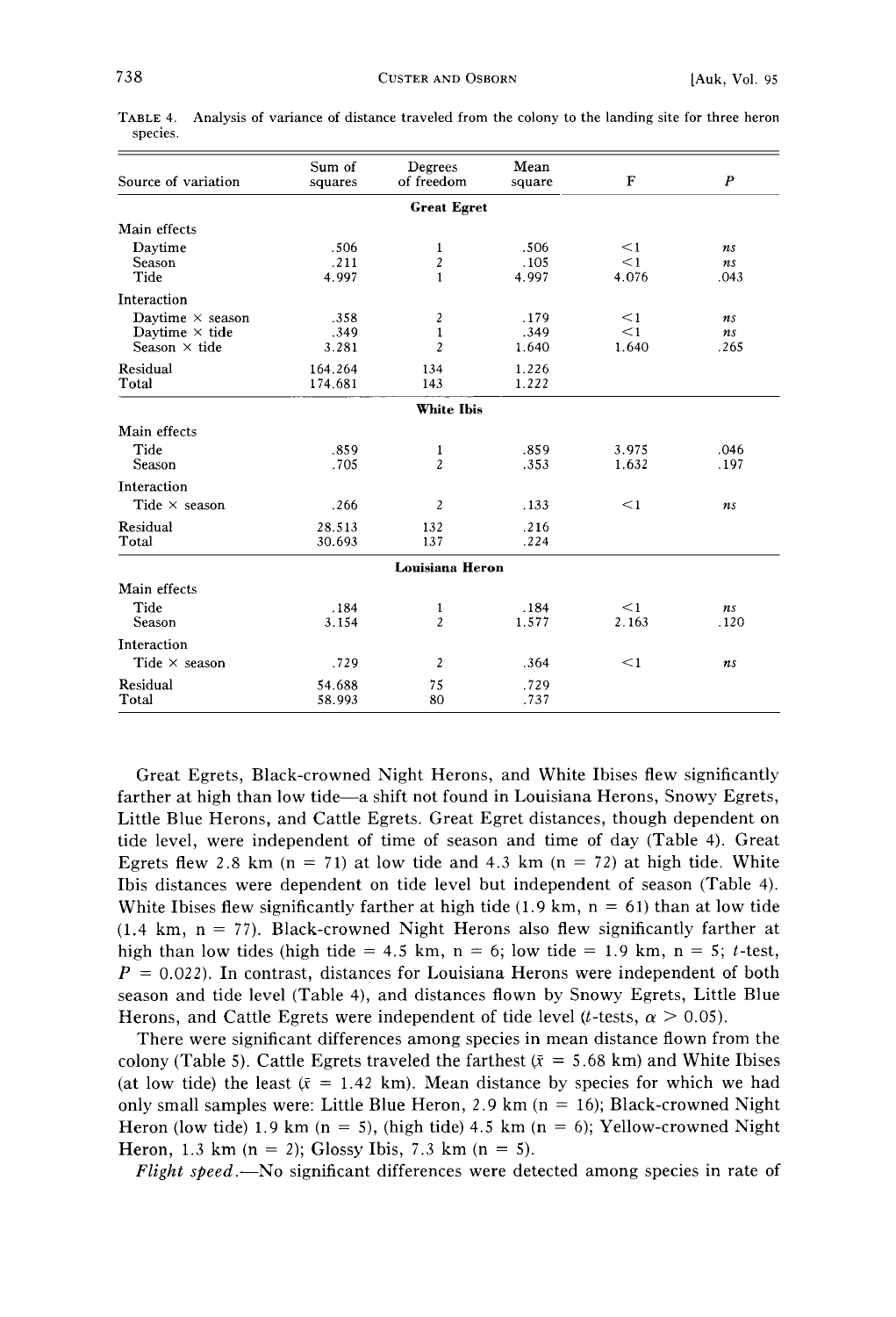| Species (tide)          | Distance (km) | Number of observations |
|-------------------------|---------------|------------------------|
| White Ibis (low tide)   | 1.42A         | 77                     |
| White Ibis (high tide)  | 1.90 A        | 61                     |
| Louisiana Heron         | 2.61 AB       | 81                     |
| Great Egret (low tide)  | 2.83 AB       | 72                     |
| Great Egret (high tide) | 4.28 BC       | 72                     |
| Snowy Egret             | 3.73 BC       | 37                     |
| Cattle Egret            | 5.68 C        | 33                     |

**TABLE 5. Mean distance flown (km) from the colony to the landing site by five heron species. A**  significant overall difference ( $\alpha = 0.05$ ) is indicated by means not sharing a common letter (Mann-Whitney U Test  $\alpha = 0.001$ .

flight to landing sites (Table 6). The mean flight speed for all species was 38.3 km/ **h and varied from 35.8 km/h for Great Egrets to 45. i km/h for Glossy Ibises.** 

**Thermals.--Heron species differed in their use of thermals. Little Blue Herons flew in thermals approximately one-third (10 of 29) of the times observed. In contrast, Great Egrets flew in thermals in only 16 of 146 times (11%), White Ibises 3 of 141 times (2%), Glossy Ibises 1 in 7 times (14%), and Louisiana Herons i in 89**  times (1%). Thermals were never used by Cattle Egrets ( $n = 35$ ), Snowy Egrets ( $n =$ **38), Black-crowned Night Herons (n = 12), or Yellow-crowned Night Herons (n = 2). Besides flying farther at low tide, Great Egrets flew farther from the colony when they used thermals (Table 7) but flight speed was the same whether or not they used**  thermals (*t*-test,  $P = 0.794$ ). Significant differences in distance flown by Great Egrets in increasing order were: low tide  $+$  no thermals (1.92 km,  $n = 38$ ), high tide + no thermals (3.57 km,  $n = 64$ ), low tide + thermals (9.17 km,  $n = 11$ ), and high tide  $+$  thermals (18.42 km,  $n = 5$ ).

**Behavioral interactions.—Aggressive encounters immediately upon landing were observed for four species. Three of 145 (2%) Great Egrets, i of 83 (1%) Louisiana Herons, and i of 11 (9%) Black-crowned Night Herons chased away other individuals from their landing area. An additional 5 (3%) Great Egrets, 4 (5%) Louisiana Herons, and i of 38 (3%) Snowy Egrets were chased off when they landed.** 

**Cattle Egrets and White Ibises frequently flew to landing sites in groups of two or more individuals. Cattle Egrets flew with conspecifics on i0 of 33 flights (30%) and the White Ibises on 24 of 139 flights (17%). Other species flew in groups less frequently (Snowy Egrets 5%, n = 38; Louisiana Herons 5%, n = 83; Great Egrets**   $3\%$ , n = 145; and Little Blue Herons  $0\%$ , n = 16). One Cattle Egret flew slowly **out of the colony, appeared to "wait" for another to go by, and followed it to the site. In only one instance did a group include other species: one Louisiana Heron joined another Louisiana Heron and one Little Blue Heron.** 

| <b>Species</b>            | Number of observations | Flight speed    |
|---------------------------|------------------------|-----------------|
| Great Egret               | 67                     | $35.8 \pm 1.09$ |
| Cattle Egret              | 26                     | $37.1 \pm 1.87$ |
| Snowy Egret               | 19                     | $38.6 \pm 2.19$ |
| Little Blue Heron         |                        | $38.9 \pm 3.22$ |
| Louisiana Heron           | 32                     | $40.1 \pm 1.90$ |
| Black-crowned Night Heron | 4                      | $42.0 \pm 4.06$ |
| White Ibis                | 14                     | $44.2 \pm 2.87$ |
| Glossy Ibis               |                        | $45.1 \pm 6.04$ |
| Overall                   | 174                    | $38.3 \pm 0.75$ |

**TABLE 6.** Mean flight speed  $(km/h) \pm SE$  for eight heron species. Only flights greater than 3 km were used to estimate rates. ANOVA indicated no significant differences ( $P = 0.086$ ).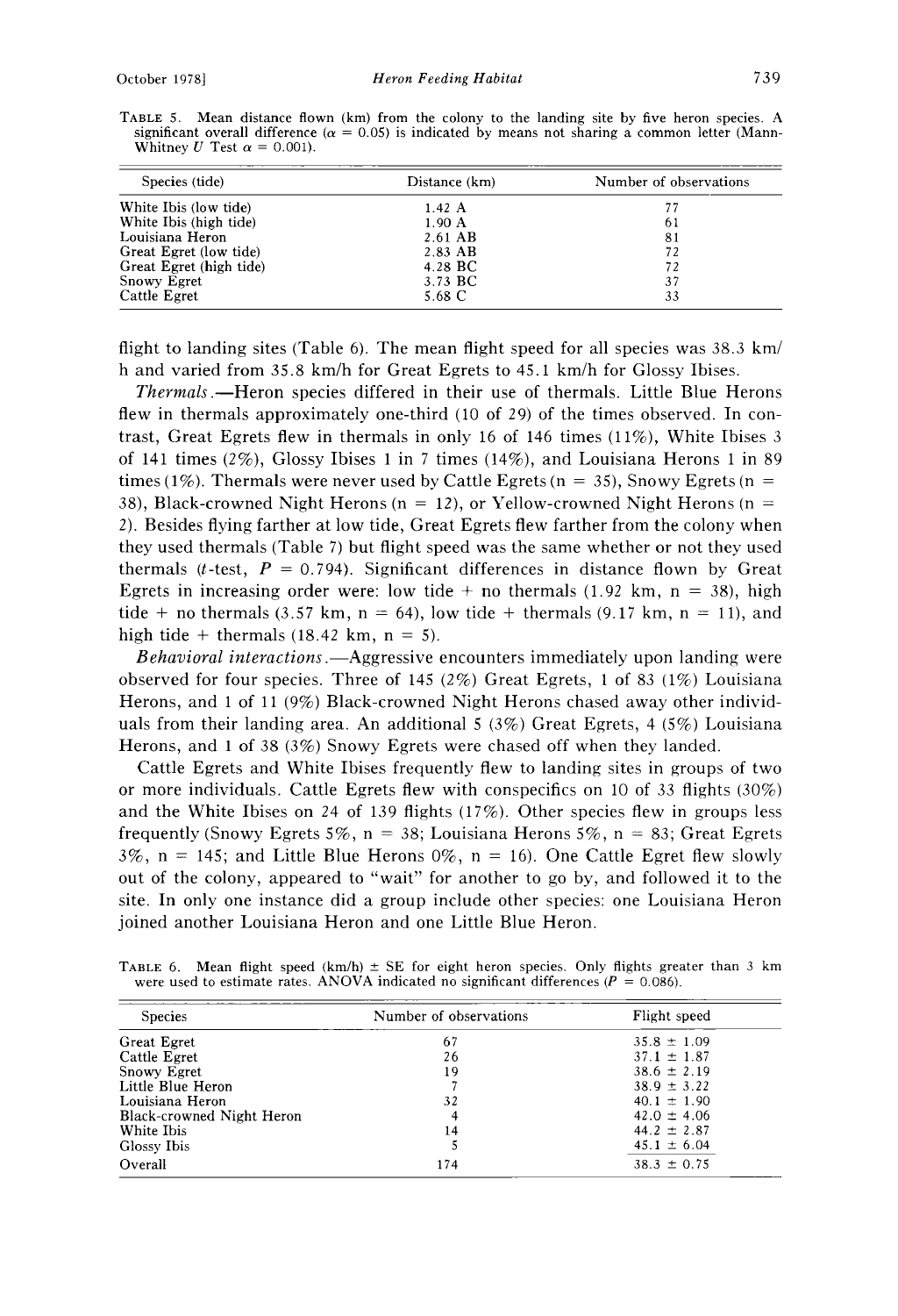

**Fig. 3. Number of Great Egrets in the Phillips Island eelgrass bed in relation to tide level on two dates.** 

**Eelgrass beds.--Numbers of Great Egrets feeding in eelgrass peaked during early morning low tides. During 12 low tide observations, the maximum number of Great Egrets in eelgrass beds varied from 10 to 80. Egret usage was significantly greater**  (*t*-test,  $P < 0.05$ ) when low tide occurred between 0500 and 0900 ( $\bar{x} = 40.5$ , n = 4) than when it occurred after 0900  $(\bar{x} = 14.9, n = 8)$ . Great Egrets foraged in **eelgrass about 1.5 h before or after low tide (Fig. 3). Other species rarely used eelgrass beds. During the 12 watches, Snowy Egrets were present 5 times (maximum present 1,1,2,2,4); Great Blue Herons (Ardea herodias) 3 times (1,1,1); Louisiana Herons twice (1,2); and Little Blue Herons once (1).** 

# **DISCUSSION**

**We assume that the first landing site of a heron is indicative of its feeding habitat and distance traveled from the colony. A telemetry study of herons indicated that 51 of 56 feeding locations of White Ibises, 4 of 4 of Little Blue Herons, and 44 of 70 Cattle Egrets were first landing cites (calculated from Bateman 1970). In addition, other studies have suggested that herons return to the same site day after day (Nicholson 1929, Owen 1955, Bateman 1970, and Custer and Osborn unpublished data). We also assume that the airplane did not cause unusual disturbance to the herons. There is an airport within 2.5 km of both colonies (Fig. 1) and air traffic was common. Also, this method has been used successfully by others to follow herons (Hopkins and Dopson 1967, Hopkins and Murton 1969, Browder 1976).** 

| Source of variation   | Sum of<br>squares | Degrees<br>of freedom | Mean<br>square   | F                | P            |
|-----------------------|-------------------|-----------------------|------------------|------------------|--------------|
| Main effects          |                   |                       |                  |                  |              |
| Tide<br>Thermal       | 11.494<br>49.953  |                       | 11.494<br>49.953 | 13.734<br>59.687 | .001<br>.001 |
| Interaction           |                   |                       |                  |                  |              |
| Tide $\times$ thermal | 1.774             |                       | 1.774            | 2.120            | . 144        |
| Residual<br>Total     | 112.47<br>169.892 | 134<br>137            | .837<br>1.240    |                  |              |

TABLE 7. Two-way ANOVA of distance traveled from the colony for the Great Egret.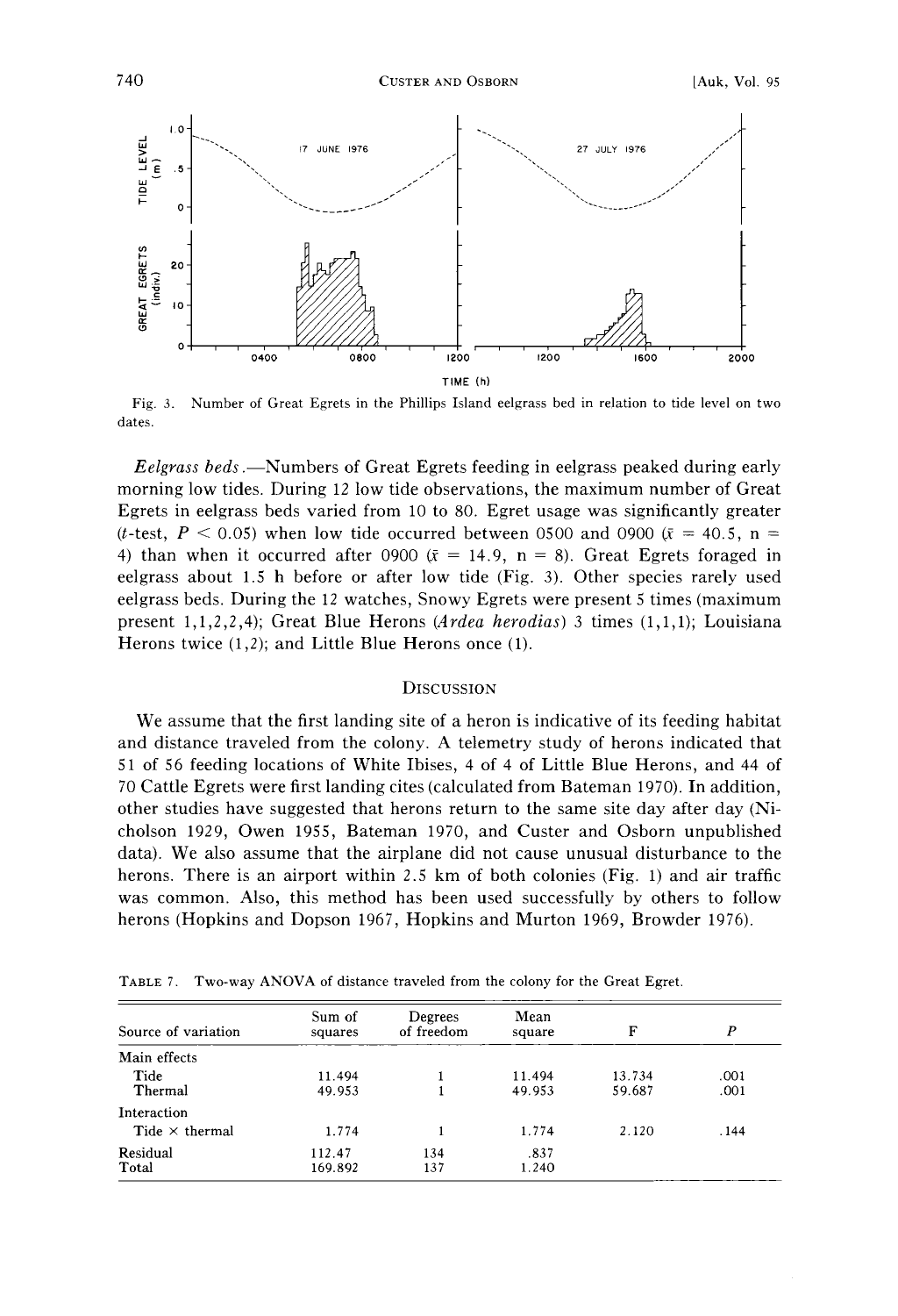**One limitation of our sampling program is that it did not include nighttime feeding, which is characteristic of Black-crowned and Yellow-crowned night herons. Other species including Great Blue Herons (Milstein et al. 1970, Dennis 1971, Krebs 1974), Wood Storks (Kahl 1964), Reef Herons (Egretta sacra, Recher and Recher 1972), and Little Blue Herons (pers. obs.) have been observed foraging at night (Kushlan 1978). However, we suspect that most foraging, except for the night herons, was done during daylight hours.** 

**Great Egrets and Louisiana Herons selected habitats in relation to tide level. Similar shifts in habitat have been observed by others (Kushlan 1978). Krebs (1974) reported that during the winter in Vancouver, British Columbia, when low tides are at night, Great Blue Herons shift from intertidal foraging during the day to hunting for mice in fields and for fish in shallow streams and ditches. Reef Herons forage on reefs at low tide and at high tide either loaf or forage on terrestrial insects, young terns, or food regurgitated by terns (Recher and Recher 1972). Black Skimmers (Rynchops niger) feed in pools and mud flats at low tide, but shift to tidal streams and pools as the tide rises (Erwin 1977).** 

**Great Egrets were the only species followed to eelgrass beds in the Beaufort Estuary and the main species seen hunting in eelgrass. We believe water depth to be the critical factor that limits eelgrass use by other species. Great Egrets feed in deeper water than shorter-legged Louisiana Herons and Snowy Egrets (Custer and Osborn 1978). Although we did not measure it, the distance between individual Great Egrets appeared much less in eelgrass than elsewhere. As eelgrass is available for only a few hours at low tide, it may be inefficient for egrets to defend large feeding areas in this habitat. An alternative hypothesis is that prey density may be higher in this habitat than elsewhere, thus attracting more birds.** 

**The availability of feeding sites of Great Egrets, White Ibises, and Black-crowned Night Herons apparently declines around the colony as the tide rises. Consequently, these species travel significantly farther at high than at low tide. Louisiana Herons do not fly farther at high than low tide perhaps because of their habitat preferences. If Jenni's (1969) observation that Louisiana Herons feed along banks or floating vegetation where the water drops off rapidly is true for the Beaufort Estuary, then tide level may not change the availability of suitable feeding sites, and distant flights at high tide would by unnecessary.** 

**Distances herons travel to feeding sites in this study were consistently less than those found by Bateman (1970) at an inland Alabama colony. Our maximum distances of 20.1 km for Cattle Egrets and 6.7 km for White Ibises compared with 28.5**  and 22.9 km, respectively, in Bateman's study. Our mean distances for Cattle Egrets  $(5.7 \text{ km})$  and White Ibises (high tide  $= 1.9 \text{ km}$ , low tide  $= 1.4 \text{ km}$ ) were also con**siderably less than those observed in the Alabama study (Cattle Egrets = 10.6 kin, White Ibises = 10.3 km; calculated from Bateman 1970).** 

**As found for the Wood Stork (Kahl 1964, Browder 1976), Great Egrets using thermals move farther from the colony than when they use continuous flapping flight. Travel on thermals may save energy of flapping flight and carry the egret farther to a better feeding territory. As speed is the same with or without thermals, there is some loss of time when using thermals: 25 rain per flight at high tide vs. 12**  min at low tide. However, increased prey capture rate at a farther site could com**pensate for the extra time and energy spent in flight.** 

**Our study presents new albeit indirect evidence that heron colonies may act as "information centres," wherein the knowledge of good feeding sites may be corn-**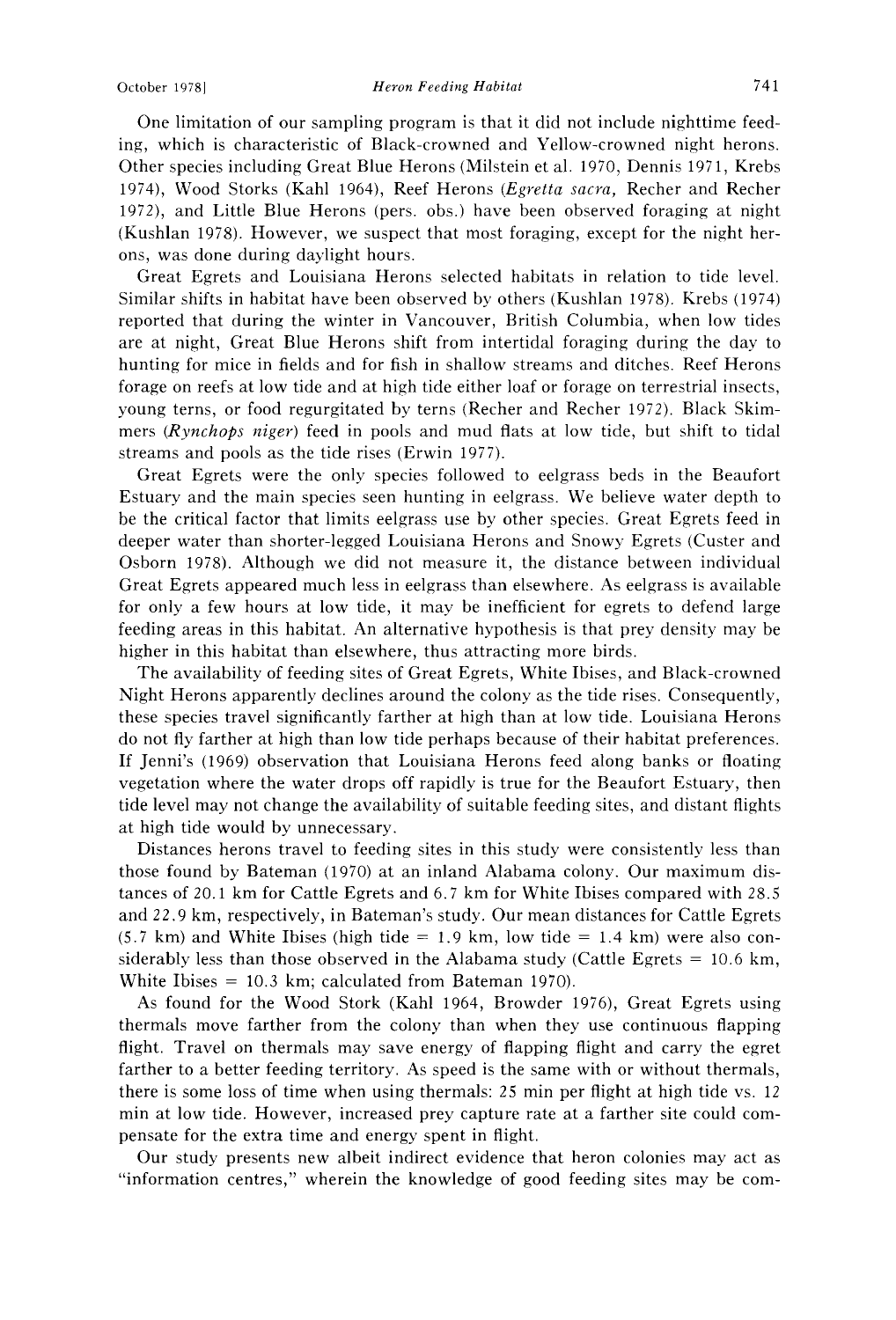**municated among individuals (Ward and Zahavi 1973, Krebs 1974). The hypothesis predicts that food resources near colonies are patchy in time and space, and that unsuccessful birds will sometimes follow successful ones to feeding sites. Krebs (1974) collected data that suggested that feeding sites of Great Blue Herons changed daily and that they followed one another to feeding locations. In this study we actually observed several species following conspecifics to feeding sites. Our study also suggests a correlation between the ephemeral nature of food resources and herons following one another. Cattle Egrets flew in groups on almost one-third of their flights and fed in habitats that were changing daily--fields with cattle or tractors and recently plowed fields. In contrast, Great Egrets, Snowy Egrets, Louisiana Herons, Little Blue Herons, and Black-crowned Night Herons generally flew alone and appeared to have feeding sites that were used repeatedly. We observed these species to chase off conspecifics that landed near them and even evict nearby conspecifics upon landing. Also, in a telemetry study Little Blue Herons were repeatedly found in the same location in the Newport Estuary (Custer and Osborn unpublished data). White Ibises followed one another on 17% of their flights, but we lack information on the ephemeral nature of their food resources.** 

**We agree with Ward and Zahavi (1973) that the "information centre" hypothesis is not disproven by solitary feeders nesting in colonies. If the capture rate of a solitary-feeding species declines in a site that it repeatedly uses, it could follow another individual to a new area. Thus, we would predict that shifts in feeding sites would be infrequent in solitary feeders and that they should follow one another less frequently than species that regularly feed in groups. This in fact occurred: the more solitary feeders generally flew alone, but the species that regularly fed in groups (Cattle Egrets and White Ibises) also regularly flew in groups. In addition, the species that we classify as solitary feeders on occasion fed in groups in the Beaufort Estuary. In southern Florida these species commonly feed in groups in fresh water marshes where falling water level concentrates fish (Kushlan 1976b, c).** 

**Ward and Zahavi (1973) describe two systems for information transfer at the colony. The first is "successful first out" and the second "unsuccessful first out." We recorded one possible case of "unsuccessful first out" for the Cattle Egret: one bird flew slowly out of the colony, appeared to "wait" for another to go by and followed it to the feeding site. Siegfried (1971) also noted this behavior in an African roosting colony of Cattle Egrets.** 

**In summary, our data indirectly support the "information centre" hypothesis. We show a correlation for herons feeding in groups, following one another to feeding sites, and using ephemeral food resources. However, no study, including our own, has yet been able to produce direct evidence that demonstrates unsuccessful birds following successful ones to feeding sites. Until that time, we feel that the hypothesis that colonies can act as "information centres" remains probable but untested.** 

### **ACKNOWLEDGMENTS**

**We thank G. W. Thayer and F. A. Cross for laboratory space and boat storage at the Atlantic Estuarine Fisheries Center, Beaufort, North Carolina; W. F. Hettler, Jr. for providing tidal information; P. J. Burgess and G. L. Hensler for assistance inthe statistical analysis of the data; B. M. Braun, J. O. Fussell III, F. D. Amamoto, E. A. Custer, and M. E. Swann for assistance in collecting the data; J. Vaughn and T. Adams for piloting the aircraft; B. W. Cain, J. A. Kushlan, D. A. McCrimmon, Jr., D. W. Mock, G. V. N. Powell, J. V. Remsen, and D. H. White for critically reviewing the manuscript; A. S. Federighi and P. H. Eschmeyer for editorial assistance; and D. L. Drzal for typing the manuscript. This research was supported by the Biological Indicators Program, Office of Biological Services, U.S. Fish and Wildlife Service.**